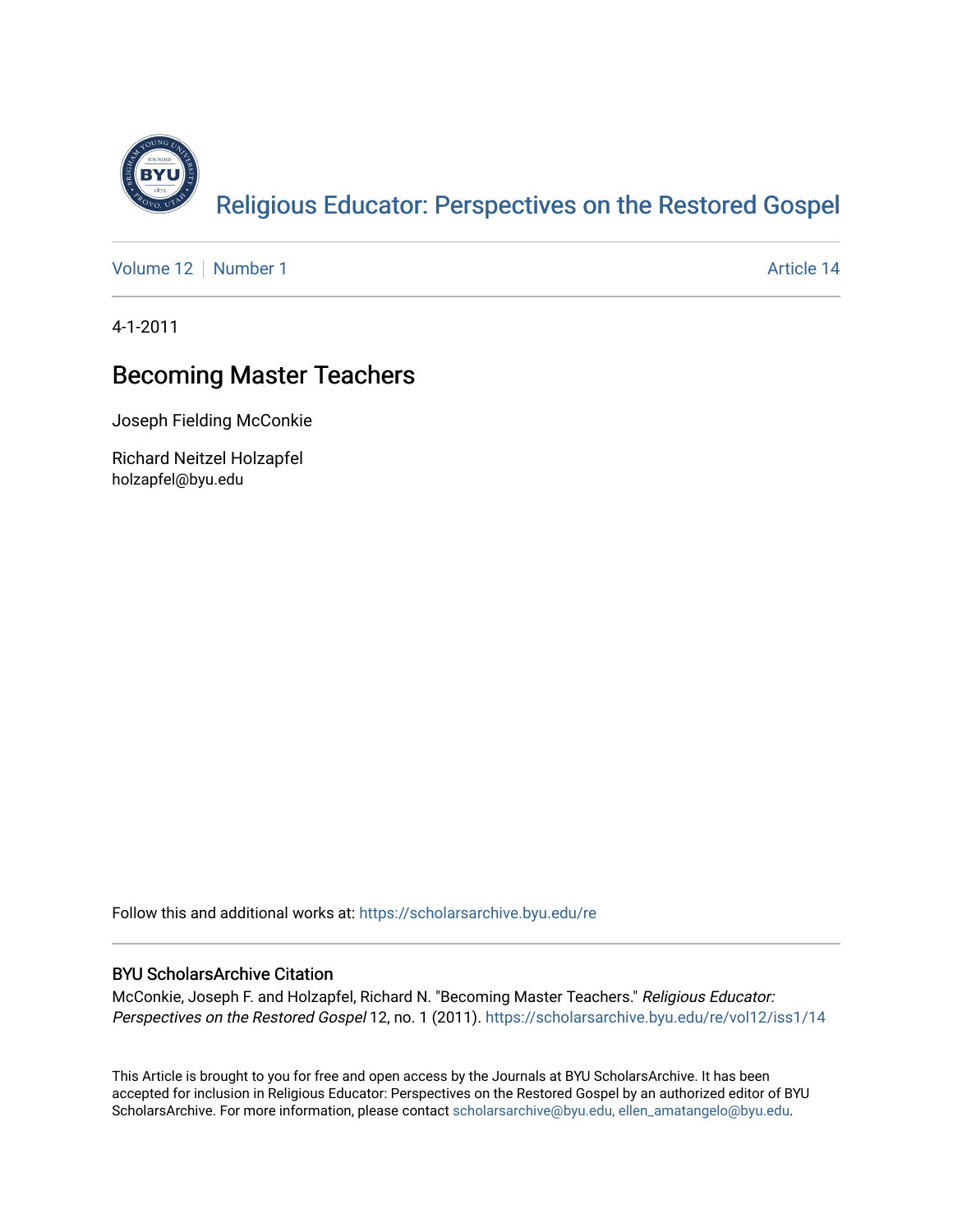

Joseph Fielding McConkie discusses what it takes to become a master teacher.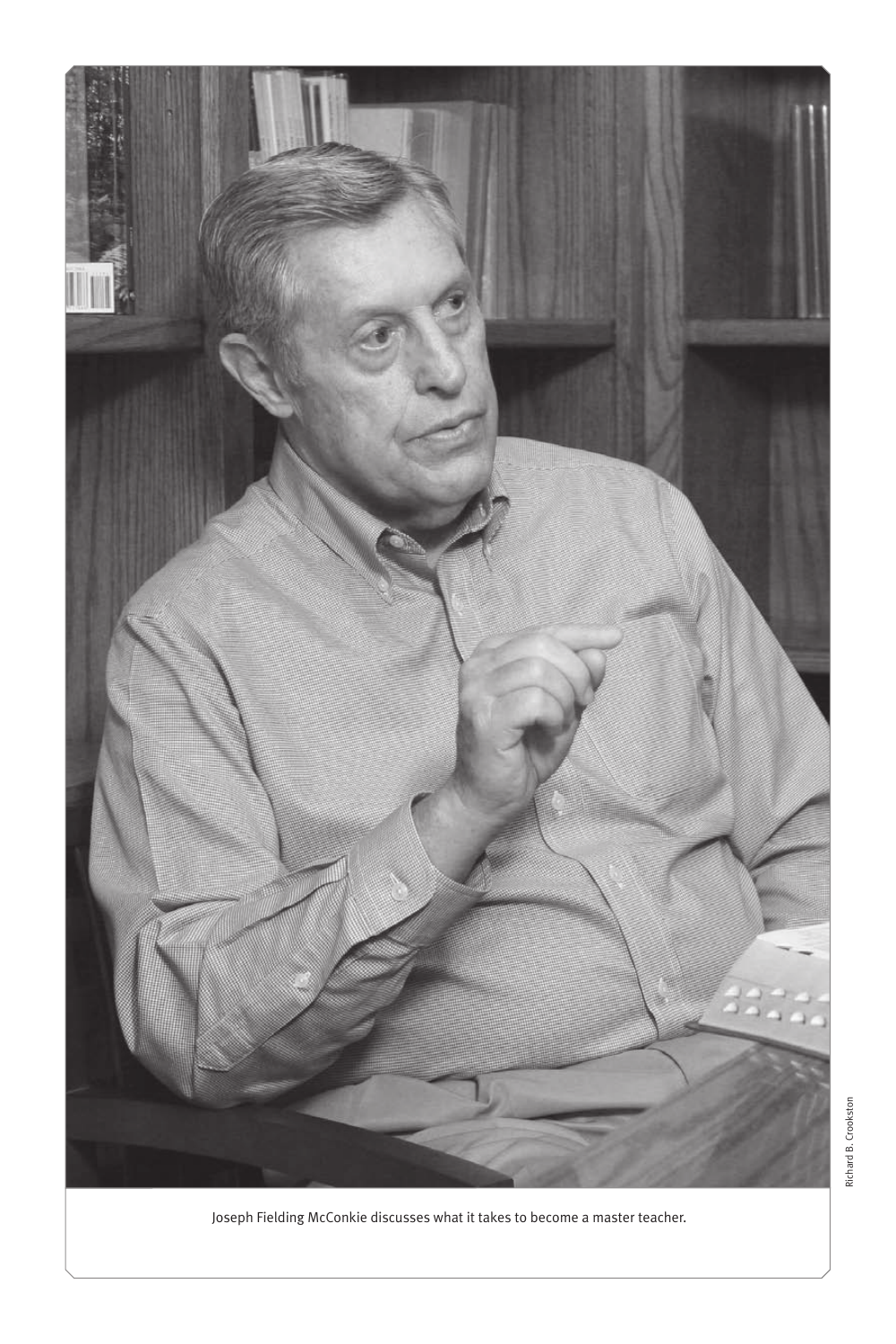# *Becoming Master Teachers*

#### joseph fielding mcconkie and richard neitzel holzapfel

Joseph Fielding McConkie *(joseph.mcconkie@gmail.com)* is a professor emeritus of ancient scripture at BYU.

Richard Neitzel Holzapfel *(holzapfel@byu.edu)* is a professor of Church history and doctrine who is serving as president of the Alabama Birmingham Mission.

# *Holzapfel: After all of your years of studying and learning, what would you like to pass on to a third generation of teachers?*

McConkie: First of all, drink from the fountainhead; that is, teach the scriptures from the scriptures. When we read the scriptures, they do not always tell us what we need to know because we are not looking for the right things. Let me give you an illustration: often in reading the Book of Mormon we are preoccupied with finding references to Christ. Interestingly enough, in that process we are missing the major message from the Book of Mormon writers, which is that you come to the knowledge of Christ through the covenant. And so we spot the word *Christ*, but we do not notice the word *covenant*.

Think about this for a minute. You start the book on the title page, where Moroni says the reason he is writing is so that we may come to the knowledge of the covenants the Lord made with our fathers and also that we might come to the knowledge that Jesus is the Christ. If I go out and take a random sample of a hundred returned missionaries on BYU campus and ask them what the purpose of the Book of Mormon is, they will tell me it is to bear witness and testimony to the Jew and Gentile that Jesus is the Christ, but they will miss the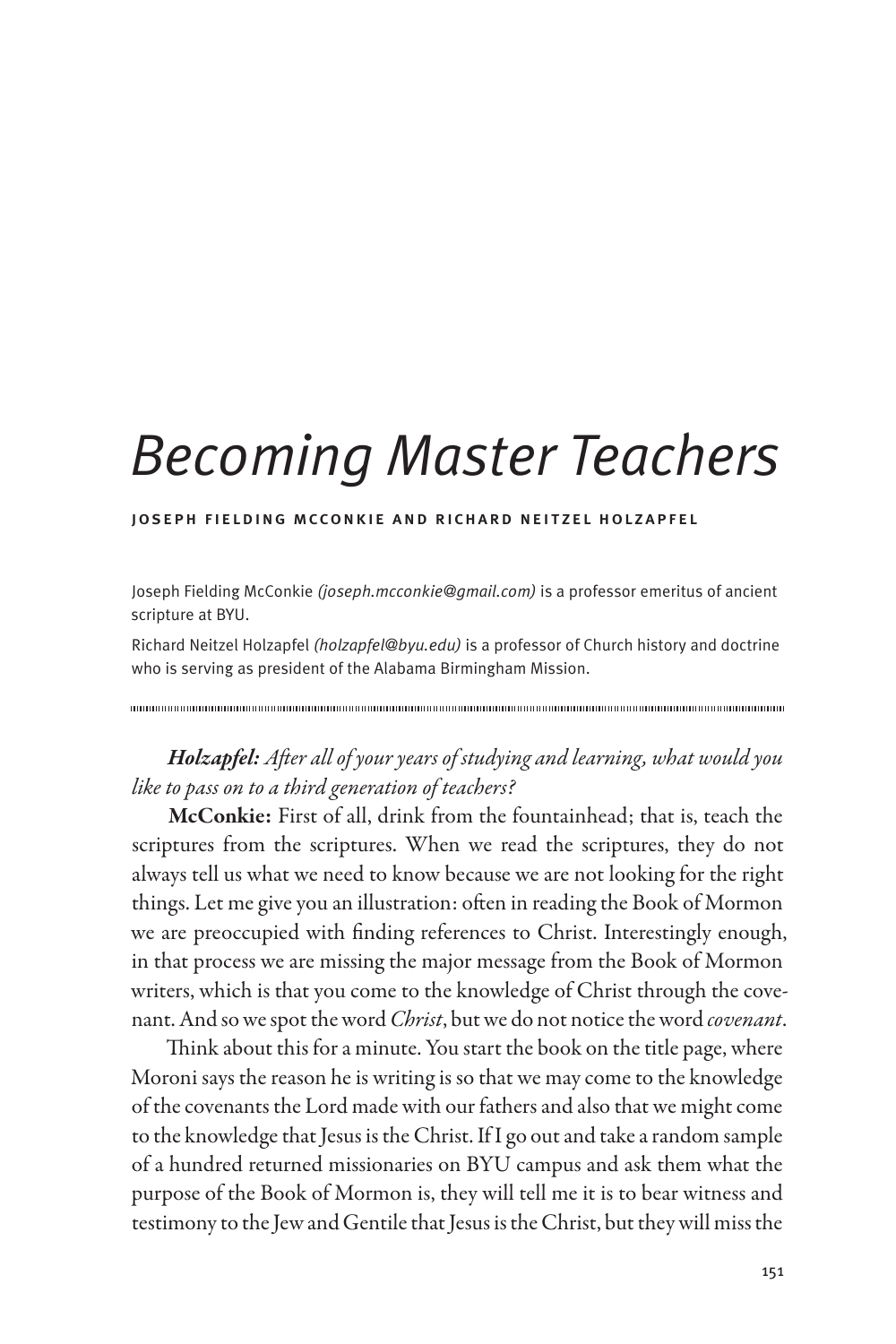concept of covenant. If we miss the concept of the covenant, we do not have anything to distinguish our testimony of Christ from the testimony of Christ being borne by others in the world. It is only through keeping covenants that we come to the knowledge of Christ that has the power of salvation in it.

I will read you a scriptural text to illustrate the point. Nephi talks to his brothers about this record that is going to come forth in the last days: "And at that day shall the remnant of our seed know that they are of the house of Israel, and that they are the covenant people of the Lord; and then shall they know and come to the knowledge of their forefathers, and also to the knowledge of the gospel of their Redeemer, which was ministered unto their fathers by him; wherefore, they shall come to the knowledge of their Redeemer and the very points of his doctrine, that they may know how to come unto him and be saved" (1 Nephi 15:14).

#### *Holzapfel: So what is the covenant?*

McConkie: What Nephi is saying is that if you are not baptized, you cannot receive the gift of the Holy Ghost. Without the Holy Ghost, you cannot come to the knowledge of Christ that has the power of salvation. It is generally thought that the testimony of Christ leads us to covenants, but look at the world. The early members of the Church read the Book of Mormon differently that we do. They were the grandchildren of the Pilgrims, who had come to America as a covenant people and established a covenant community. If we read it that way, we would read: covenant, covenant, covenant. We would be reading a different book, and we would see that the message of the book is "come to the covenant" to get knowledge of the saving power of Christ.

# *Holzapfel: You say that to become a master teacher is to drink from the fountainhead. In what ways do teachers not do that when teaching the gospel?*

McConkie: Sometimes we feel like we have to improve on the scriptural story because we are afraid it will not be interesting to our students. So we focus on a hair-raising or emotional story in its place. You see the same kind of thing in a testimony meeting in which people feel like they have to have a story to tell or they cannot bear testimony. This kind of thing can get in the way of the bearing of a pure testimony. We get in the habit of using a lot of doctrinal substitutes and a lot of faith substitutes. We would be better served if we just spent our major attention and effort on asking, "What is this saying, where is it taking us, and why?"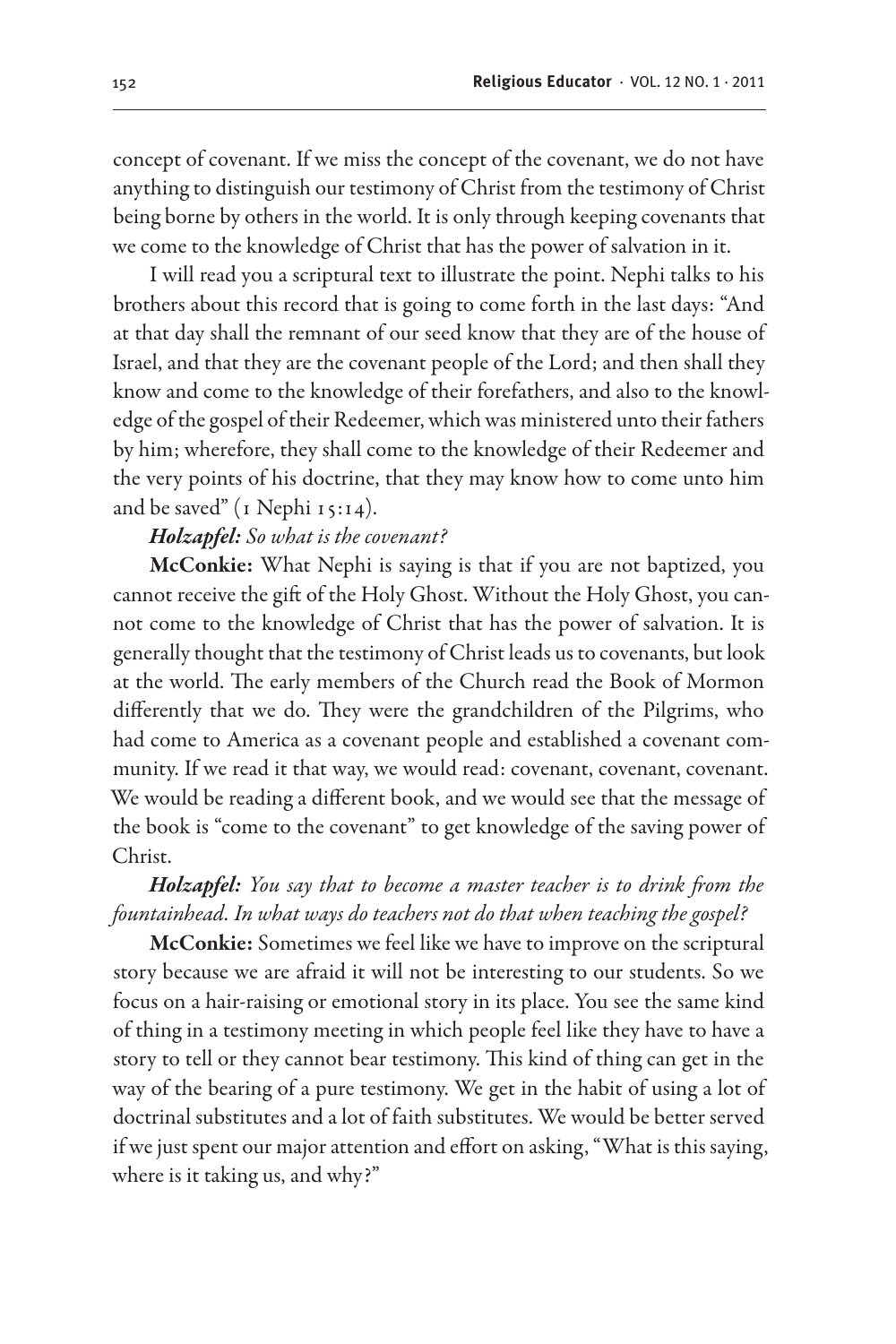*Holzapfel: Nephi talks about likening the scriptures unto ourselves. How would you distinguish between the unchanging fountainhead of the scriptures and applying them or likening them unto ourselves?*

McConkie: What Nephi did was to pick up the scriptures and say, "Isaiah said this, and Isaiah is talking to you and me. And this is what the scriptures are saying to us."

*Holzapfel: So instead of telling a story, he is using the scriptures that truly apply in that sense.*

McConkie: Exactly. He said that we are of the house of Israel and that Isaiah was talking to us.

*Holzapfel: The second point you made is to let the scriptures speak for themselves. You have written much, your father has written much, your grandfather wrote much, and your great-grandfather wrote a great deal. We have many things that master teachers have written to help guide us. How do you let the scriptures speak for themselves when we have so many guides to understanding scripture?*

McConkie: We are all blessed by teachers. If you were to ask me what the single most important gospel or scriptural understanding that I have learned from my father is, my answer would be to go to the fountainhead of the scriptures and listen to what the Spirit is teaching you the scripture is saying. Let me give you an example. I was up at my father's place with my brothers and sisters, and we were having family home evening. My father was giving us a lesson on one of his favorite scriptural texts. He was teaching us from the scriptures. I am sure if the point was to tell a lot of personal experiences, he would be the man to do it, but that is not what he told his family when we got together. He taught us from the scriptures. A particular text came up, and I said, "Look, when you teach that, you teach it with greater clarity, greater power, greater force than anybody else in the Church. But if I say the same kind of thing at BYU, my colleagues jump on me and tell me to slow down. They say, 'You're going beyond the period that ends the sentence.'" My father said, "Look, if you cannot go beyond the period at the end of the sentence, it means you do not have the Holy Ghost. And if you do not have the Holy Ghost, you have no business teaching in the first place."

Now, let me take that story and combine it with another story. Many years ago, my dad came down and spent a day with the faculty. During the course of the question-and-answer session, he was asked a particular question. In response to the question, he gave some background on how he wrote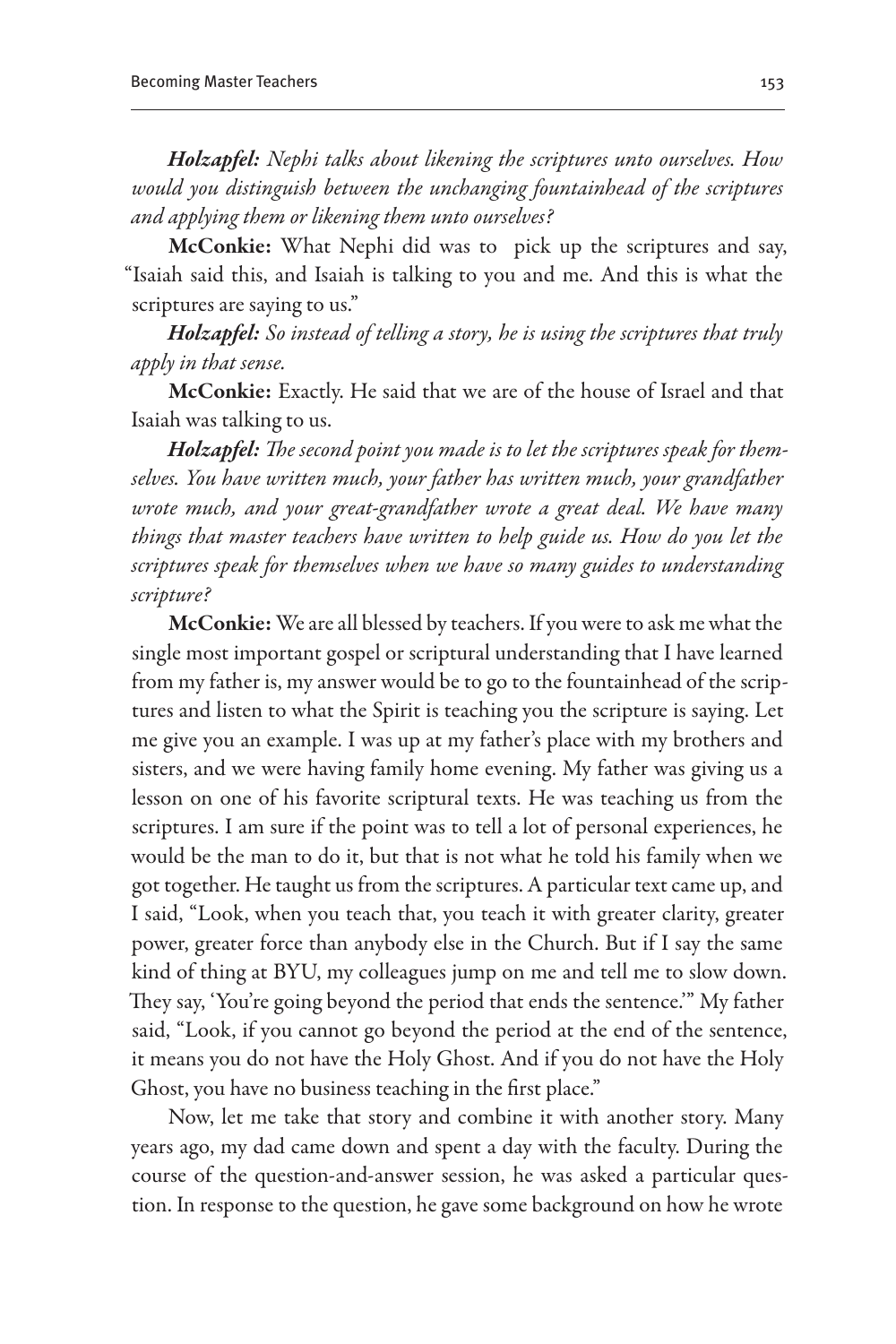his Messiah series. He said that when he wrote *The Promised Messiah* (1978), "I took the scriptures and read the standard works from cover to cover as if I had never read them before in my life. Then I listed everything that I learned about the Messiah, and then I wrote the book. And when I wrote *The Millennial Messiah* (1982), I took the standard works and read them from cover to cover as if I had never read them before, and I listed everything I learned, and then I wrote the book." Now, a little commentary—if anyone on that faculty had been given a research grant to write *The Promised Messiah* or *The Millennial Messiah*, they would have hired some research assistants. They would have collected everything that everybody who is anybody in a position of authority had said on the subject. Then they would collate all the information, put it together, and write it in a book. But that really is not the way Bruce McConkie thought. He never bothered to look up what anybody else had said on the subject, save the scriptures themselves. So he went back and drank at the fountainhead. He added this comment: "Now, I have to be responsible for what I write and how I came to that knowledge. I never quote another man unless he said it better than I could and unless I could justify what he said from the scriptures." Then he added, "Last week, for the first time in my life, I quoted Parley P. Pratt, and I did so because he said it better than I could, and I can justify what he said from the scriptures."

*Holzapfel: In response to that, somebody might say, "He was a General Authority, and the First Presidency and Quorum of the Twelve have the exclusive right to interpret doctrine. As a teacher, my job is to teach the scriptures as the current General Authorities interpret them. And so, maybe for him, he could go 'past the period,' but I don't know that I should."*

McConkie: Going back to that story, I think that if my father was sitting across the table from you and responding to your questions, he would take exception with the basic premise that he had an exclusive right to interpret doctrine. I do not think he would have believed that for a moment. In fact, in the context of getting answers and getting instructed by them, I would often go to him and ask, "What about this?" and he would say "Look, you have access to the same sources that I do." He sincerely believed that I had the same right to get the same answers from the scriptures he did and that getting answers was not the exclusive providence of a particular office. In fact, I think that although this is an idea that we use to keep everybody in line, it is potentially dangerous and destructive to gospel scholarship because in a way, what we are saying is, "OK, Richard, you can be an echo, but you cannot be an independent witness."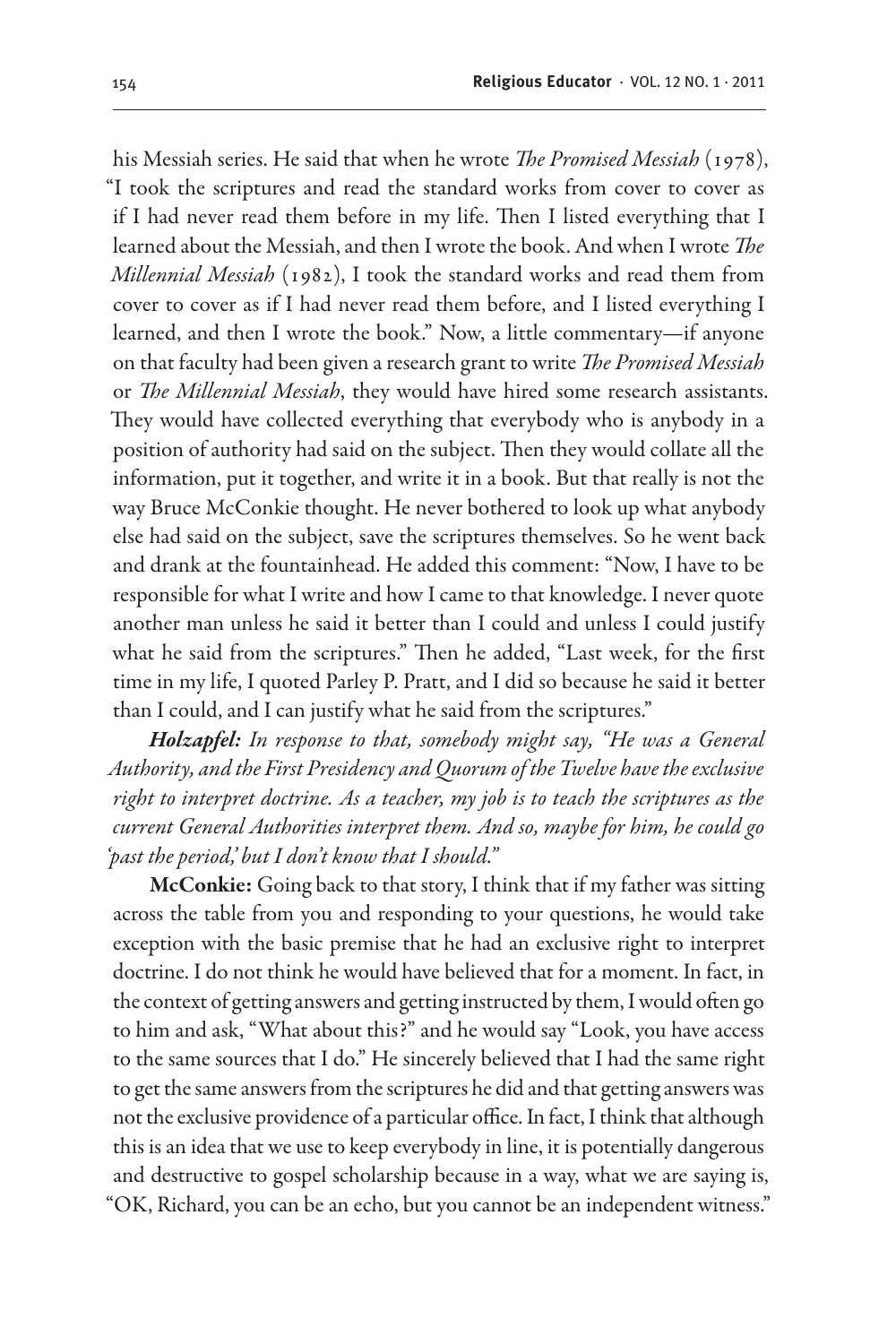The scriptures do not teach me that. The scriptures teach me that I have an obligation to be an independent witness. I used to teach the class for the CES graduate program on the Doctrines of the Restoration. I would often pose these questions: "What does it mean to follow the Brethren? Does it mean you can only think what they have thought and quote what they have said, or does it mean that you should have an independent spiritual experience and an independent testimony and get it the way they got it?" Their response was the first.

In a sense, we have raised a generation who do not realize that they have the right to think and to get answers. This is a little facetious, but it is almost as if when you are eight years of age you receive the gift of the Holy Ghost on the condition that you will not use it unless whatever you receive has been cleared through general Church channels. And in that mentality I see a very real danger. I saw that danger when a stake president called me and said, "Hey, I have this problem in my stake. Can you help me find a quotation that says thus and thus?" And I said, "President, you are the leader of the stake, just teach them. Just say it. The Spirit has borne witness to you what they need to be taught." And he said, "Oh, I can't do that. I have got to have a General Authority statement."

We sometimes go to sacrament meeting in which all the speakers are assigned to repeat the same general conference talk. What we get are the bestcrafted talks in the history of the Church and fewer people listening than ever before. In my judgment, the reason we have fewer people listening is not because of the quality of what is being said, but because the speaker is bringing nothing to the altar that constitutes his own offering. It is just a handoff: this man said something, and we have picked it up and handed it to you as though nothing went through us.

A fellow temple worker shared his impression about how sweet temple work was and what a wonderful spirit attended it. He told how he had thought of a friend who is not a member of the Church and sat down and wrote his friend a letter, telling him, "You ought to be here with me. There is a great spirit here." His friend, in response, got on the Internet and found all the prewritten objections to the need for temples and sent them to him. My colleague then got on the Internet and found an article that responded to the objections of his friend, which he sent back to him. The problem is that nothing had gone through either one of them; it was just passed along. We have gotten really good at handing things off.

*Holzapfel: The Internet has really facilitated that.*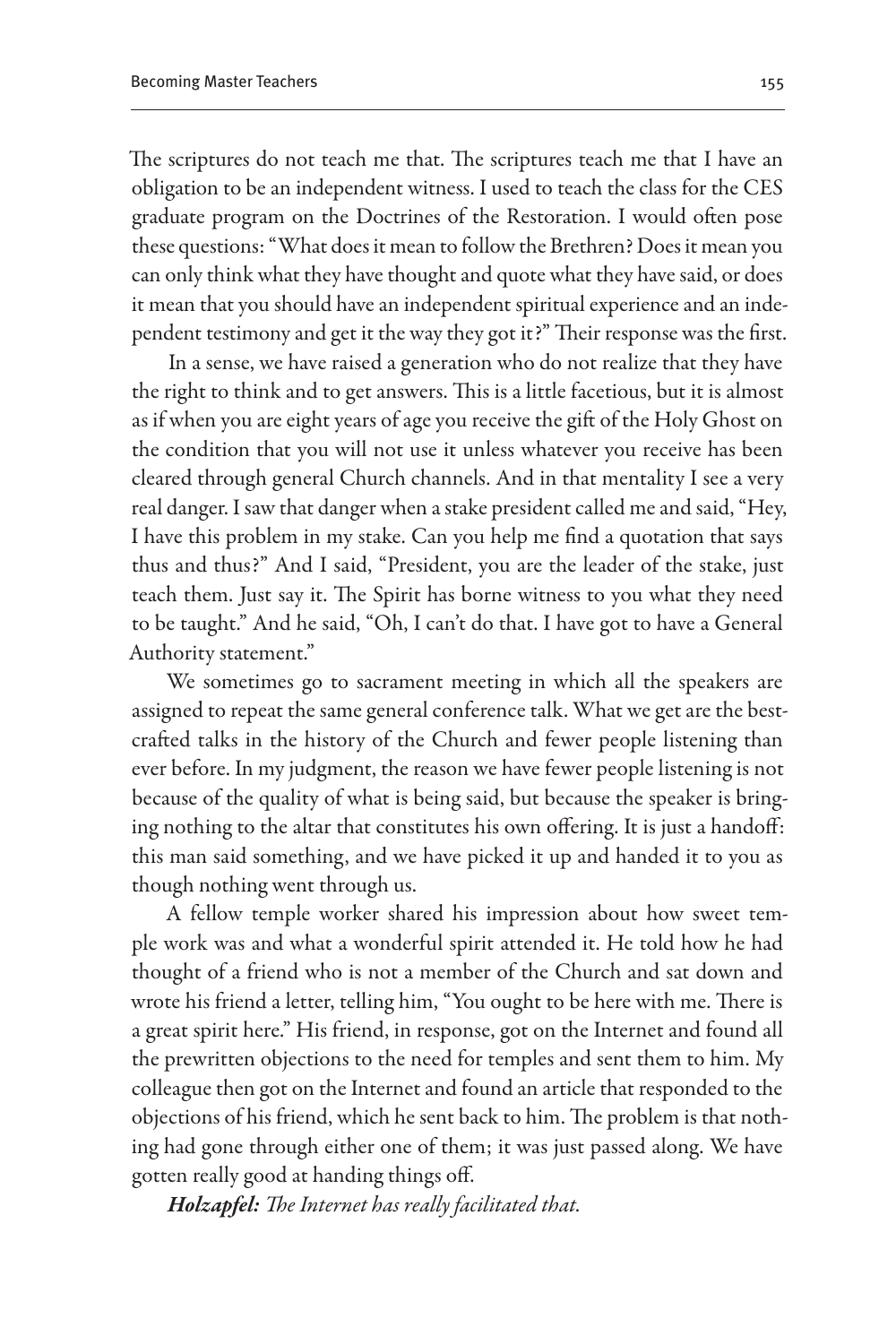McConkie: It has. Again, I believe that one of the greatest needs we have is to drink at the fountainhead once again. Get off the Internet and get into the scriptures. Get into the Sacred Grove. We need personal experience. Frankly, that is what Elder Jeffrey R. Holland was talking about in his recent conference talk on the Book of Mormon (October 2009). Some of our members have not laid their foundation on scriptural understanding but on information from the Internet. Then, when faced with objections to the Church, they do not know how to handle them. They have not laid the foundation that they should have, and they are jumping off the good ship *Zion.* It is a terrible tragedy. So Elder Holland offers this solution: get back into the Book of Mormon. Opponents of the Church may be able to write some question that we cannot answer, but they cannot answer the Book of Mormon. They cannot crawl around it, and they cannot climb over it—it is there. And when you put your foundation on that, you do not jump off the good ship *Zion.*

The Internet has greatly facilitated our ability to find things, but it has not facilitated our ability to understand things. I am from the old generation of teachers who taught without PowerPoint presentations; and frankly, in my judgment, many PowerPoint presentations are without power or point! They can be an excellent tool, but sometimes they allow us to get lost in the presentation. We might be greatly blessed if we went into a classroom and turned off all the media helps except the lights.

*Holzapfel: So master teachers go to the fountainhead—read their scriptures—and do not let anyone get between them and the scriptures.* 

McConkie: That would certainly be one of the characteristics.

*Holzapfel: What else does a master teacher do?*

McConkie: The same thing all over again, doing it consistently. When I begin a New Testament class, I tell them the text for the class will be the New Testament. And when I teach a Pearl of Great Price class, I say that the text for the class will be the Pearl of Great Price and that anyone who cites a source outside of the scriptures will lose credit. I build that wall because that is the course where we retell the story of Creation. As soon as we begin to retell the story of the Creation, people revert to all the quotations they have heard, and I must then engage the quotes. I refuse to play that game. I want the students, for this one experience, to get the story from the scriptures, and to deal with it the way that the scriptures taught it.

And so, for instance, the way I teach the Creation is to go into class and say, "Now, in a moment I am going to snap my fingers. And when I snap my fingers,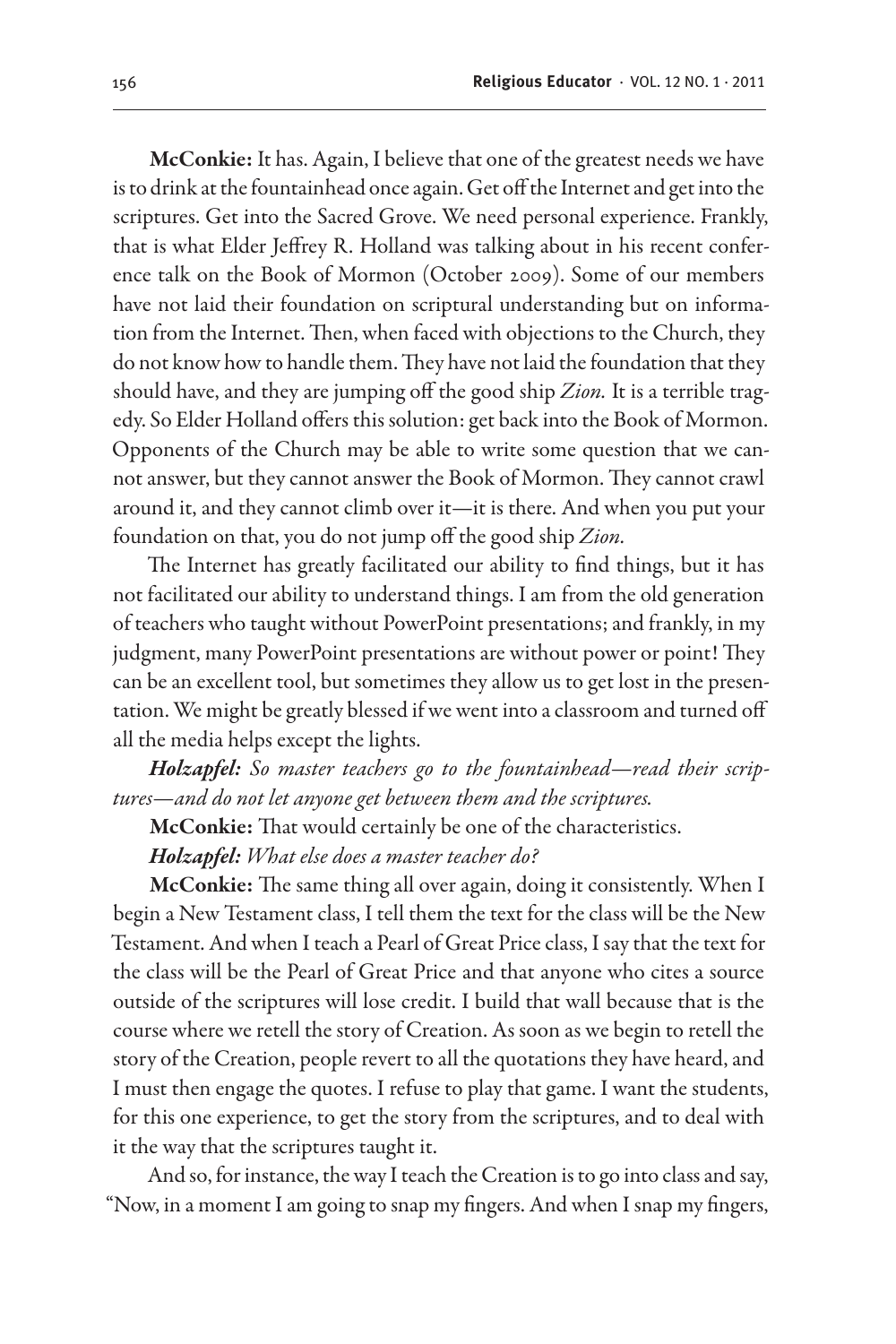you are going to go into a state of rapture. In that state of rapture, all you can do is pay perfect attention to everything that I say. You can ask no questions. You cannot be diverted or have your attention taken away by anything else. Then I am going to lay out for you some basic principles. I am going to teach you what you can learn about the Creation and the history of the earth from the revelations of the Restoration, from revelations that no one else in the world has. This cannot be taught at Harvard or at Yale or at Berkeley or anywhere else in the world. This is the School of the Prophets, and I am going to give you information that you can acquire only on a high mountain. And then, when you have the information, I will snap my fingers again and bring you out of rapture, and then you may begin to ask whatever questions you want."

I have learned that I cannot get them into the scriptures unless I establish those rules. So I absolutely insist that for this occasion in their lives, they get the story of the history of the earth from the revelations and no other source, and then we will get commentary and help them sharpen their understanding. Before that point, all other quotes are inadmissible. For the purpose of the class, they cannot quote any other source on the story of the Creation than the scriptures.

## *Holzapfel: I completely agree with you on that. What about the message of*  the revelations themselves, "Seek ye out of the best books" (D&C 88:118)?

McConkie: First, let us operate with the understanding that the primary reference for this statement is the scriptures themselves. Now, we need help in understanding the scriptures. If you are in a New Testament class, you need a good Bible dictionary. We need good aids that articulate the customs, traditions, historical setting, context, and other things that sharpen our understanding and appreciation of what was taking place. Certainly we do not want to exclude those aids and helps. I wrote a little book on the how of gospel study, and I have a cousin who, in true McConkie form, said to me, "Why on earth would I need any help in understanding the scriptures? I just read the scriptures." Well, that is fine, but if you take your Latter-day Saint Bible, you will notice that you have over a thousand pages of aids and helps. Obviously, somebody somewhere thought we needed some help. There are maps, cross-references, a Bible dictionary, and so forth. It is a given that we will always need help of some kind. If you are preparing a Sunday School lesson on 1 Nephi chapter 15, you should first sit down and read it. Then you think about it, you pray about it, and you draw your conclusions about it. And it is not until you have done all of that that you look to see what anyone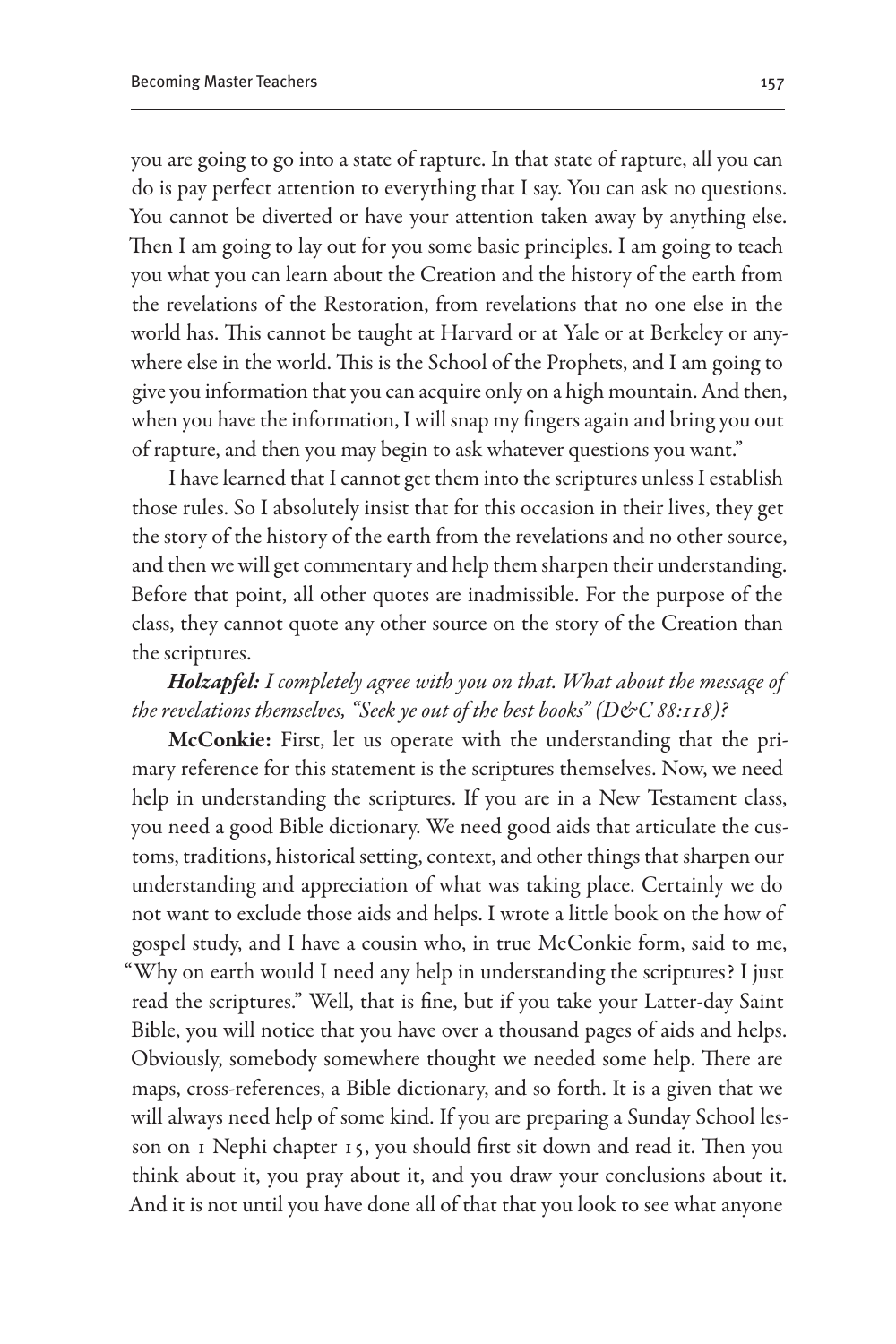else has said. If I wait until after I have done my own studying before I read a commentary, then when I come across something that I had missed, I am more appreciative of it. Or I come across something and say, "Wait a minute! That doesn't fit." But if I read the commentary first, the course of the river is already set. I am not saying that we should not read commentaries; I am just saying that there is an important order to follow.

*Holzapfel: Yes, it makes a big difference. It seems to me that often we are a busy people, and whether we are giving a sacrament talk, teaching Relief Society, or anything, we have limited time. So if we spend our whole time reading what everybody else says about it, sometimes it is a while before we actually get back to reading the scriptures.*

McConkie: Let me give you an example of how that works. I was in a stake presidency where we had a large enough stake that not everyone fit in our stake center, so we would have two sessions of stake conference. The talks in the morning and afternoon sessions would be on the same subject but given by different speakers. Amazingly, they would all give almost the same talks, with the same examples, the same quotations, and the same words because they were all studying the same material on the Internet.

Everybody wants to talk about what the Book of Mormon is, what it means, and they sit in their counsels as bishoprics or amongst themselves and tell everyone to read the Book of Mormon again. They say to mark the name *Jesus* in a certain color whenever they see it. I'm thinking, "Why don't we mark the word *covenant* this time?" My brother, Stanford, called the other day and said, "Hey, my wife and I are reading the Book of Mormon again. We just read 1 Nephi, and we counted thirty-nine references to the Abrahamic covenant." The greatest evidence we have that the Book of Mormon is true is the way it picks up the promises of the Old Testament, continues the story, and extends the promise. It is the reference to the Abrahamic covenant. If you want the great evidence that Joseph Smith is a prophet, it is not that he restored New Testament Christianity. There were a host of small groups on the frontier seeking to replicate New Testament Christianity. What Joseph Smith restored was the Abrahamic covenant. That is the genius of the whole thing—that is who we are.

*Holzapfel: So you go to the fountainhead—read your scriptures—and do not let someone else be a lens for you initially. It is all right once you have read the scriptures. This is discernment—looking for the best books, people who are citing doctrine, and then judging that by what you have read.*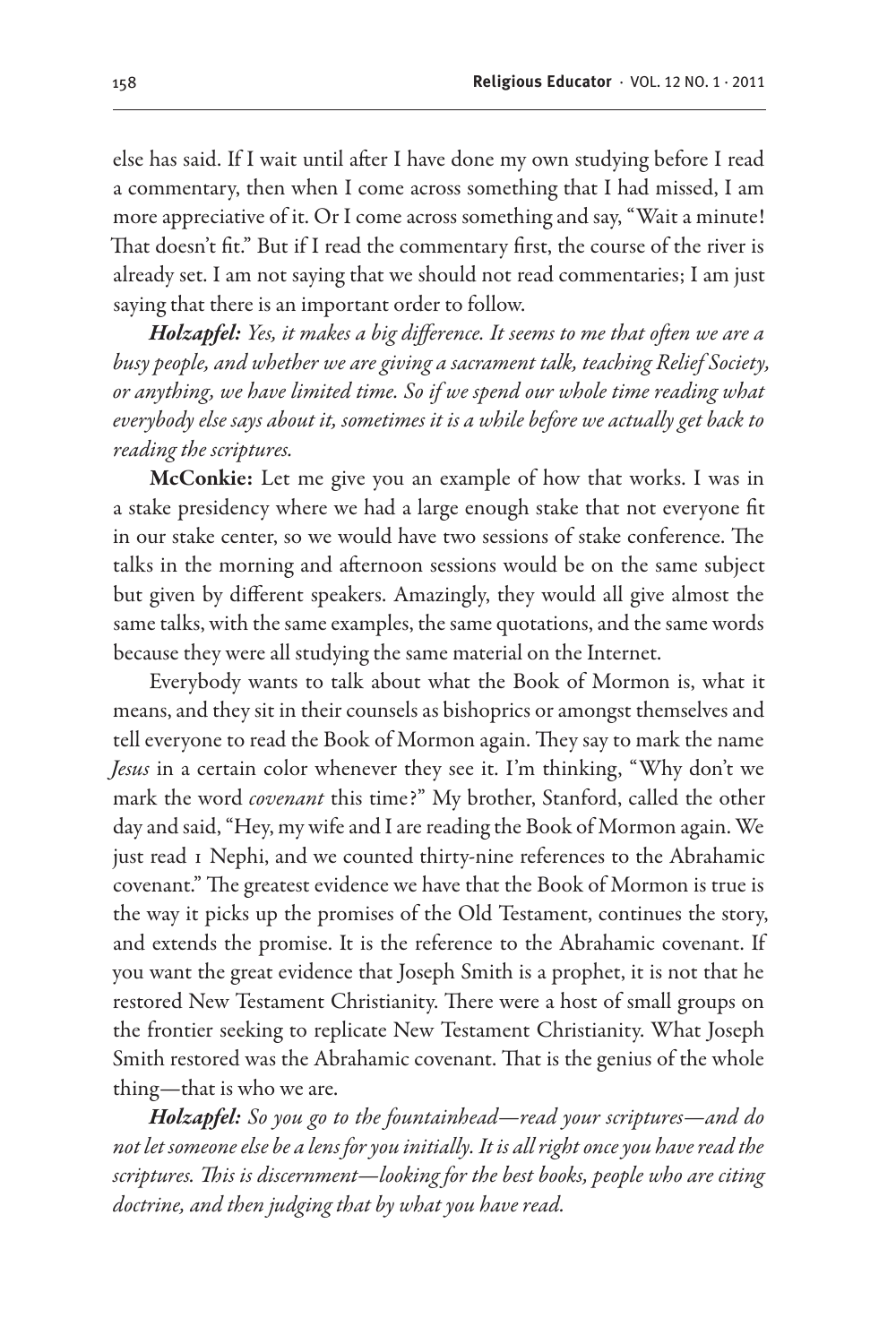McConkie: It is always based on your own reading. You are adding to the light you have gained. You are always more appreciative of others' insights after you have worked out your own by doing the best you can. Then you can read something that reaches far beyond what you were thinking, and you can say, "How did I miss that?" or "That's wonderful." I do not think you have that experience if you have not done your own reading first. I have had this happen many times when teaching a class. We read a passage as a class and ask, "Now what is this saying?" You get programmed responses that have been handed down from generation to generation—responses that have nothing to do with the text but that students have accepted as the answers. I have to say, "Oh my goodness, come on! Read the text again, and comment on it." Sometimes I have to ask two or three or more times before I get somebody who finally does not give a canned response and actually considers what the text is saying. If you and I have been hired to go into a classroom and teach the Book of Mormon or the Doctrine and Covenants or the Pearl of Great Price, then that is really what we ought to teach.

Let me give you a classic illustration. A son-in-law said, "We had elders quorum today, and we talked about Abraham chapter 3. Now, every time there is a lesson on Abraham 3, particularly if there is somebody with a scientific mind teaching, you end up with a lesson on astronomy. We get lost in the ethereal blue. It is almost as if the first principles of the gospel are faith, repentance, baptism, and astronomy." So if you have the blessing of not knowing anything about astronomy, you just have to stick with the text and discover what took place. Here we use the order in heaven as a teaching device to say, "See the order of the stars in the heaven? The same order is here on earth, and it is found in the Church." We get the great priesthood lesson on organization and order, which is invariably lost if we are too anxious to get something else in the scriptures and show how sophisticated we are, how much we have learned about astronomy, and how that proves Abraham was a prophet. But if astronomy is the focus, we miss the whole lesson, the whole purpose of the chapter.

*Holzapfel: So far we have the fountainhead, reading the scriptures unfiltered, and being careful about what sources you are going to read as aids to your own understanding. But using these other sources comes only after you have read the text yourself. That seems like a very academic approach. Where does the Spirit play a role in all of this?*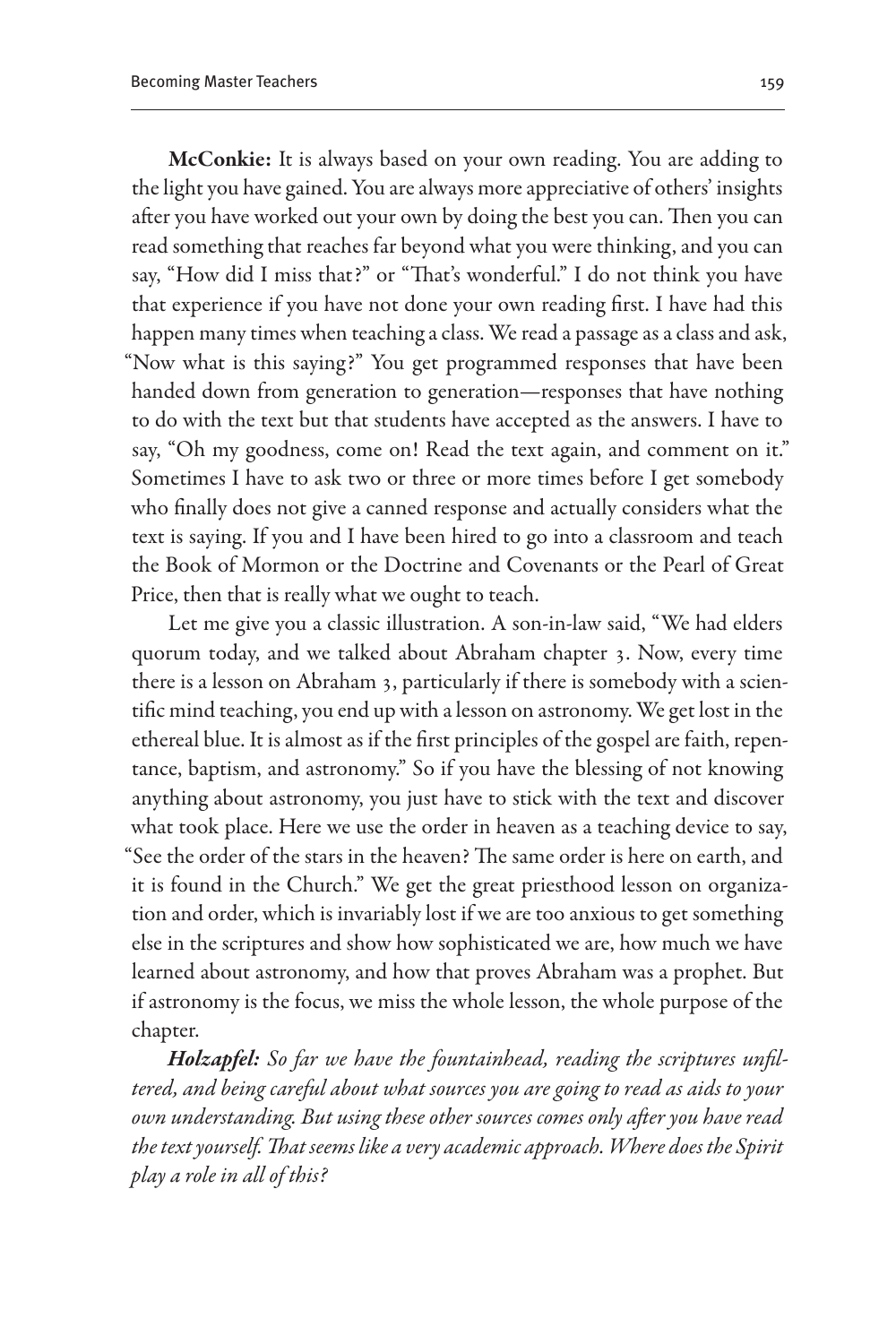McConkie: I think if that was just an academic experience, we would miss the whole experience.

*Holzapfel: How does someone move from studying the Civil War or biology or something else strictly academic? If we were studying the Civil War, we would go to the sources. We would go to the documents—the Gettysburg Address and such. You want to make sure you do not let a Marxist, for example, interpret what was going on in the Civil War. So that primary document approach works for history. But what, then, would you teach somebody when it comes to the scriptures and the added element of the Holy Ghost? What has been your experience?*

McConkie: My experience is that the Spirit will inevitably enlighten your mind and direct you not only to see how something relates with other texts but also to see how it ought to be applied in the lives of those you are teaching.

# *Holzapfel: But how did you learn that? What were you taught? What did you experience growing up?*

McConkie: When you say "growing up," I interpret that to mean growing up in my ability to teach from the scriptures. I will give an example. In the stake presidency, while preparing stake conference, I would say, "President, we've got this meeting pretty tightly timed, but let's allow about ten minutes for the Holy Ghost." It was always remarkable what would happen in the meeting. If you are teaching things that are attractive to the Holy Ghost, then the Holy Ghost is going to be there and what *should* happen *will* happen. So my suggestion is not to prepare a detailed outline or follow it slavishly. If I can't go into class and remember long enough to tell you what it is that I wanted you to know, how in the world do I have the right to expect you to remember it for the rest of your life? What we should be doing is connecting with a feeling and an experience and an expansion of mind and thought.

Going back to our Abraham 3 illustration, I realized what was taking place when I read verse 18 where it says "as, also." At first I was reading about the stars, and then it says "as, also" and I was reading about spirits. I realized that the Lord was likening the order among the stars to the order among the spirits. This discovery happened in the classroom. My father used to say, "I learned the gospel by paying attention to what I said when I taught." He learned to pay attention to what the Spirit was saying.

*Holzapfel: Like the Marion G. Romney quote: "I always know when I am speaking under the inspiration of the Holy Ghost because I learn something from what I've said."1*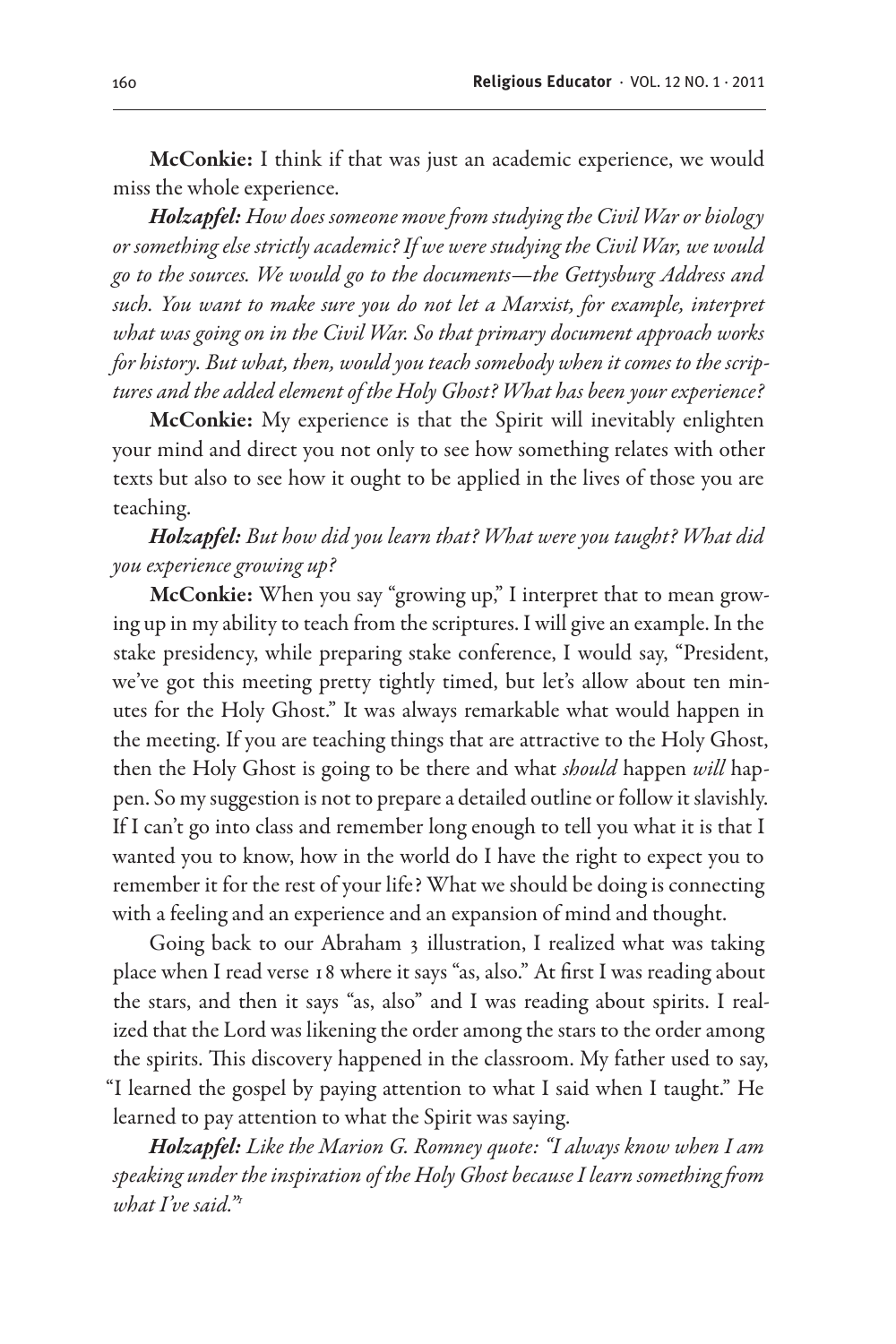McConkie: Yes, teaching by the Spirit. And maybe doing that takes on the form of figuring out how to liken what we are learning unto ourselves. Or maybe it is just its relationship to other principles.

*Holzapfel: I do not want to make it sound like a five-step program to becoming a master teacher, but what is the process? How is it different than mechanical scripture reading? I pull out my Sunday School manual and see that this is the scripture block for this week. Next I am going to close my manual and read it myself. Now, once I have read it, I am going to read the manual.*

McConkie: And I do my best to understand it and see how it applies to the students and why I am teaching this at this time to this class.

*Holzapfel: I have a scripture block. Do I bypass the chapter introduction material, go right to the scriptures we are reading, and then go back to the chapter introduction to see what insights there are?*

McConkie: I do not think there is one right answer to that. In fact, a moment ago you said you did not want to make this a step-by-step program, and there is a little bit of a danger even with constructing a scripture block. We build these artificial boundaries. Be careful of the artificial boundaries that constrain or restrict what might be very helpful in understanding. I had the experience once where I was teaching something and someone did not quite understand. I told that person that if they took out the chapter breaks and just let the story flow, they would get it. Often the aids, helps, and chapter headings are very helpful and the chapter and verse divisions are necessary, but sometimes they get in the way.

*Holzapfel: Where does a master teacher get spiritual strength? What kind of things does one do? You have to have confidence that the Holy Ghost can speak to you, so what do you do?*

McConkie: You must trust it. This is what I keep telling my wife and others. When you get up to speak, you have to trust the Spirit. People resist and say, "Oh, I cannot do that. I have to have a prepared text. I have to have my notes." Well, at some point, we have to venture out and trust the Spirit. Really good things happen when we trust the Spirit. Frankly, it takes some time and experience to learn that the Spirit is trustworthy, that he is going to be there. You tell yourself, "I've got something prepared so that I'm not going to be embarrassed to death, but I'm going to go up there and be flexible enough so that if the Spirit starts to move me in a particular direction, I can follow it." This is what you do when giving a priesthood blessing. You do not want to predetermine the blessing. What you do is lay your hands on a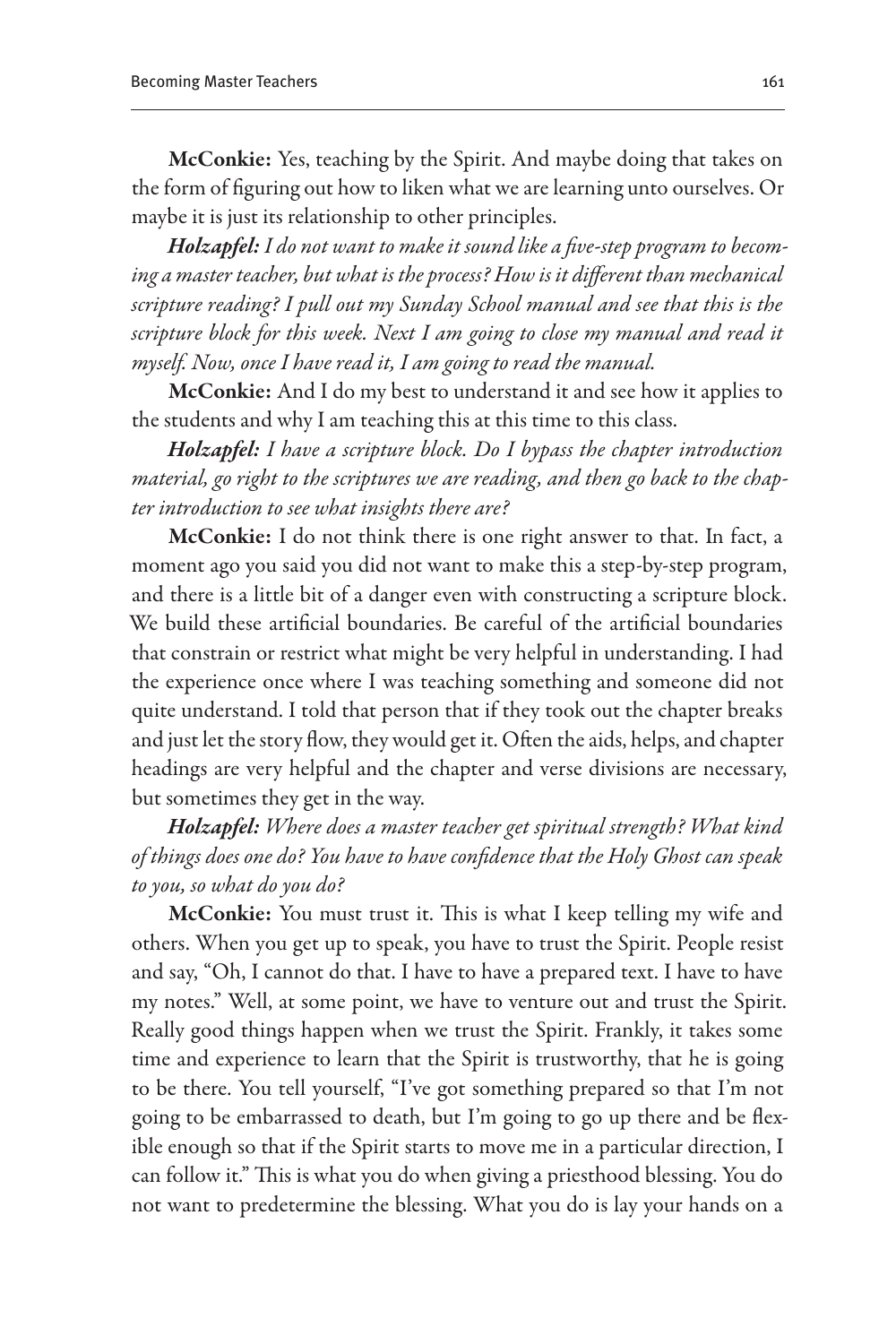person's head and restate promises that belong to everybody or give general, good counsel and feel your way until the Spirit gets hold of you and gives you some particulars, but you have to be willing to trust the Spirit.

*Holzapfel: So what you are suggesting is that maybe our classes should be more Spirit-directed and perhaps fewer prescribed PowerPoint presentations outlined, "At 2:15, I should be at this point. At 2:20, I should be at this point."*

McConkie: Yes, we need to quit doing that.

*Holzapfel: To review—master teacher, fountainhead, prioritize, read the scriptures first and then look for aid, and let the Holy Ghost speak. Would you add anything to that review?*

McConkie: I think a teacher inherently has an obligation to teach. I do not have any business going into the classroom and saying, "Now, here is today's lesson. Richard, what do you think about? So-and-so, what do you think about it? I am glad that everyone came with their own personal plan of salvation; let's evaluate them all and discuss them." Rather, I walk into class and say, "Look, here is the subject that we are dealing with. Let me review. Let me highlight. Let me read again with you what the scriptures are saying about it. Let's get clearly in mind what has been revealed to us on this matter. Okay now, with that background, let's stop for you to ask whatever questions you ought to ask to make sure that you can focus in on this, you can apply this, you can believe this and it makes sense to you." It is not that we get to redecide the gospel together. Sadly, we do too much of that. I can remember in seminary when the supervisor would come by with a chart he would mark to show how many students said something in class. There was this feeling that everyone in the class had to say something to be involved, everyone had to have an opinion, and class discussion was extremely important. Superimpose Jesus as the teacher, and it would be as if he were asking: "Peter, what do you think about baptism? Do you think it ought to be by immersion?" This is the wrong approach. If you are a teacher, you go prepared to teach. You go in and say, "This is the subject. Here is what the scriptures clearly teach. Let's review it together; then let's struggle with it together to make sure that we understand it as well as we possibly can." But we are not inviting everybody to bring their own plan of salvation, listen to them all, and decide as a class which one we like best, based on who is the most persuasive or how we think it ought to be.

*Holzapfel: In one sense, the manual is a guide and protection that keeps people from believing outlandish rumors. But the manual is still just a guide, and we need to use the scriptures and the Spirit.*